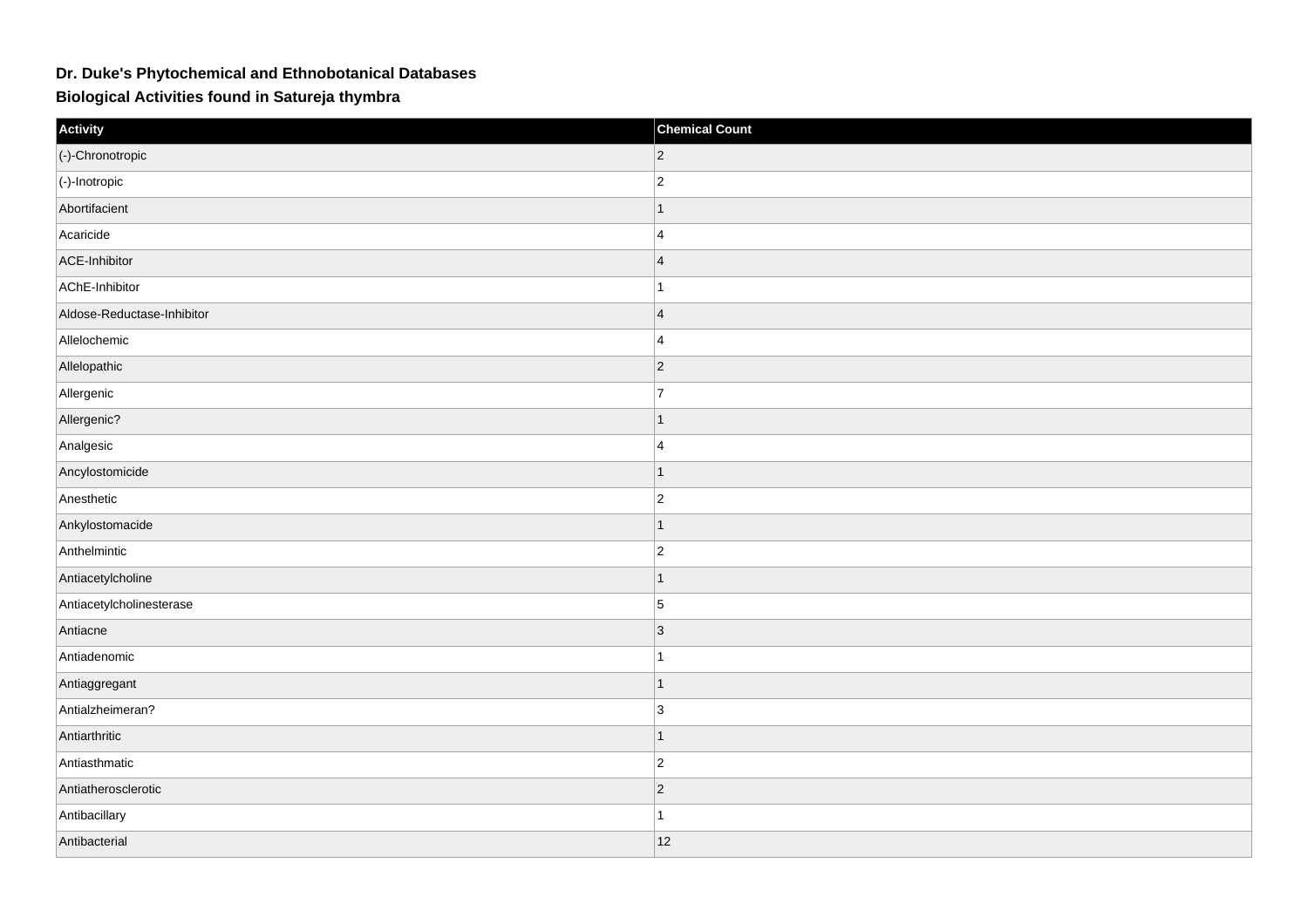| Activity                 | <b>Chemical Count</b> |
|--------------------------|-----------------------|
| Antibronchitic           | $ 2\rangle$           |
| Anticancer               | $ 2\rangle$           |
| Anticariogenic           | $\overline{c}$        |
| Anticholinesterase       | $\mathbf 1$           |
| Anticholinesterase?      | $\overline{1}$        |
| Anticonvulsant           | -1                    |
| Antidiuretic             | $\mathbf{1}$          |
| Antiescherichic          | $\mathbf{1}$          |
| Antiesophagitic          | 1                     |
| Antifeedant              | 6                     |
| Antiflu                  | $\overline{3}$        |
| Antihalitosic            | $\mathbf 1$           |
| Antiherpetic             | $\mathbf{1}$          |
| Antiinflammatory         | $\bf 8$               |
| Antilepric               |                       |
| Antilithic               | $\vert$ 1             |
| Antilithic?              | $\mathbf{1}$          |
| Antilymphomic            | $\vert$ 1             |
| Antimelanomic            | $\overline{c}$        |
| Antimetastatic (Stomach) | 1                     |
| Antimutagenic            | $\overline{c}$        |
| Antineuritic             | $\vert$ 1             |
| Antinitrosaminic         | 3                     |
| Antinociceptive          | $\mathbf 1$           |
| Antiobesity              | 1                     |
| Antiotitic               | 1                     |
| Antioxidant              | $\overline{7}$        |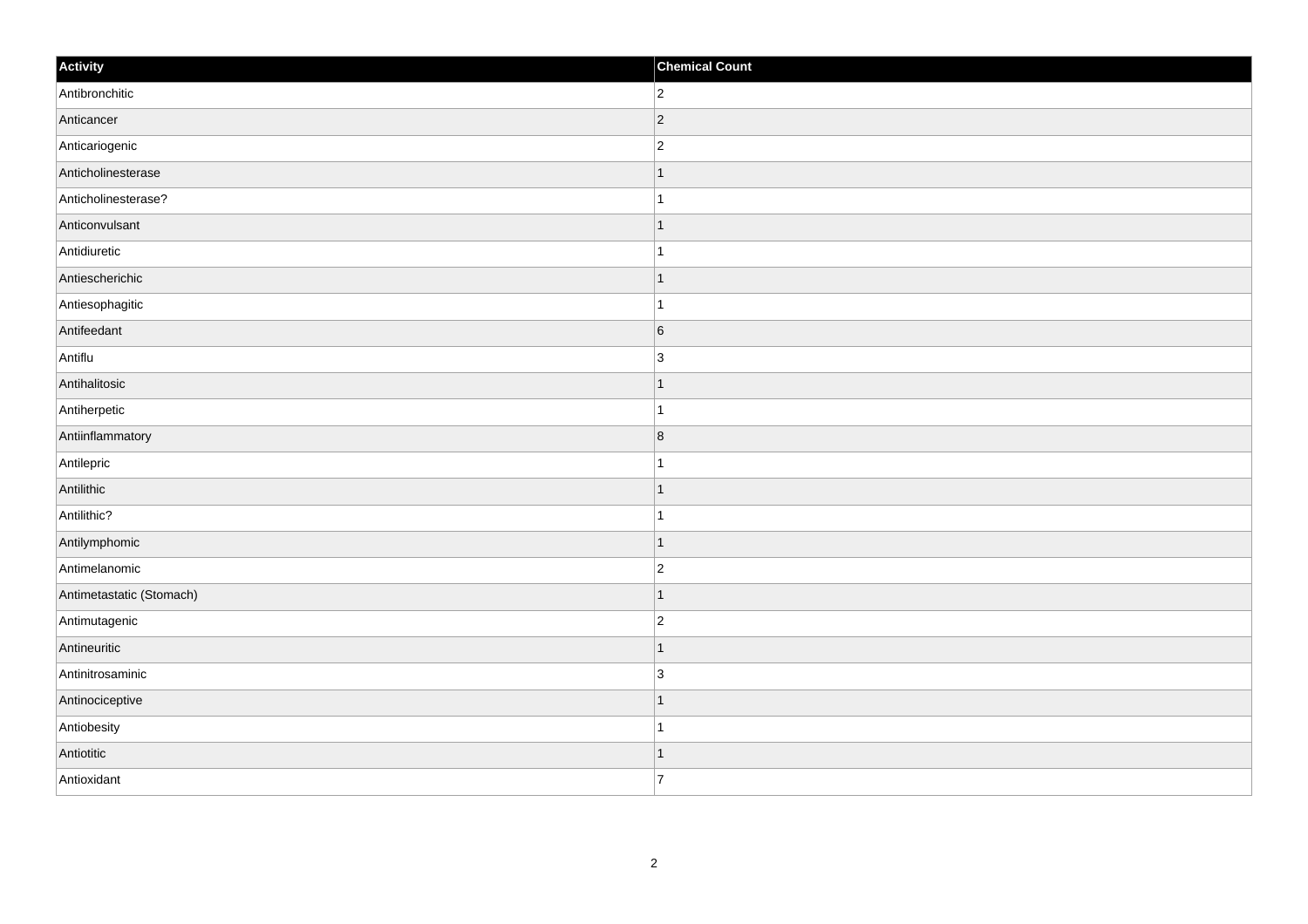| Activity             | <b>Chemical Count</b> |
|----------------------|-----------------------|
| Antioxidant (LDL)    | $ 2\rangle$           |
| Antiperiodontic      | $\mathbf{1}$          |
| Antiplaque           | $ 2\rangle$           |
| Antipneumonic        | $\mathbf{1}$          |
| Antiproliferant      | $\mathbf{1}$          |
| Antiproliferative    | $\mathbf{1}$          |
| Antiprostaglandin    | $\vert$ 1             |
| Antipyretic          | $\mathbf{1}$          |
| Antiradicular        | $ 3\rangle$           |
| Antirheumatalgic     | $\mathbf{1}$          |
| Antirheumatic        | $\vert$ 1             |
| Antirhinoviral       | $\mathbf{1}$          |
| Antisalmonella       | $ 2\rangle$           |
| Antiseptic           | 8                     |
| Antispasmodic        | 9                     |
| Antistaphylococcic   | $\overline{6}$        |
| Antistreptococcic    | $\overline{2}$        |
| Antitrichinosic      | $\vert$ 1             |
| Antitumor            | $ 2\rangle$           |
| Antitumor (Breast)   | $\mathbf{1}$          |
| Antitumor (Colon)    | $\vert$ 1             |
| Antitumor (Pancreas) | $\vert$ 1             |
| Antitumor (Prostate) | $\vert$ 1             |
| Antitumor (Stomach)  | $\vert$ 1             |
| Antitussive          | $ 2\rangle$           |
| Antiulcer            | $\mathbf{1}$          |
| Antiviral            | $\overline{5}$        |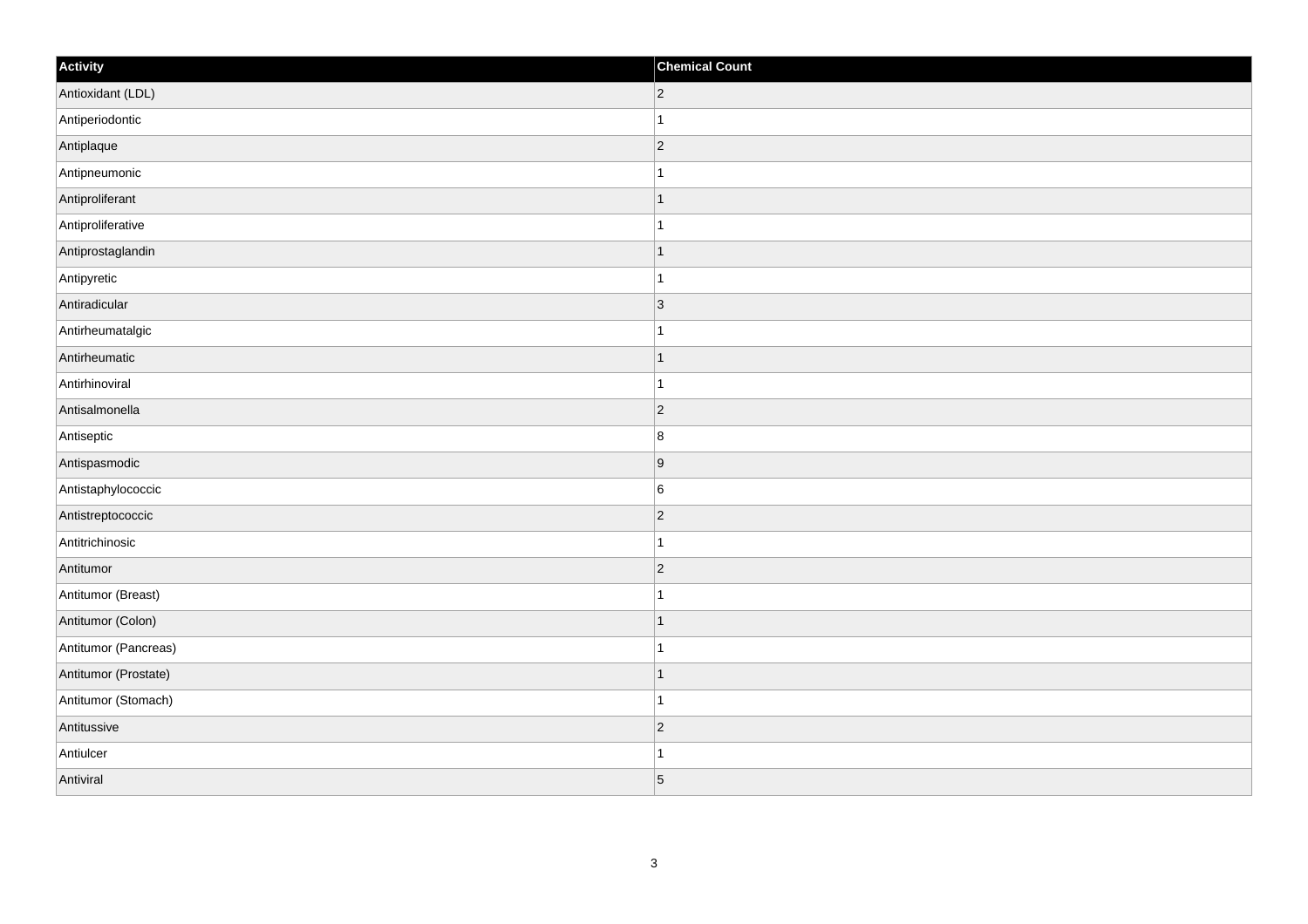| Activity                 | <b>Chemical Count</b>    |
|--------------------------|--------------------------|
| Antiyeast                | 1                        |
| Apoptotic                |                          |
| Ataxigenic               |                          |
| Bronchoprotectant        | 1                        |
| Cancer-Preventive        | $\overline{4}$           |
| Candidicide              | $\overline{4}$           |
| Candidistat              | $\overline{c}$           |
| Carminative              | $\vert$ 3                |
| Chemopreventive          | $\overline{2}$           |
| Choleretic               | 1                        |
| Cholesterolytic          | 1                        |
| Cicatrizant              | $\overline{\phantom{a}}$ |
| CNS-Stimulant            | $\overline{c}$           |
| <b>CNS-Toxic</b>         |                          |
| Coleoptophile            |                          |
| Counterirritant          | 1                        |
| Culicide                 | -1                       |
| Cyclooxygenase-Inhibitor | $\vert$ 2                |
| Dentifrice               |                          |
| Deodorant                | $\vert$ 2                |
| Dermal                   |                          |
| Dermatitigenic           | $\vert$ 2                |
| Detoxicant               |                          |
| Diuretic                 | $\overline{\phantom{a}}$ |
| Emetic                   | -1                       |
| Enterocontractant        | -1                       |
| Enterorelaxant           | $\overline{2}$           |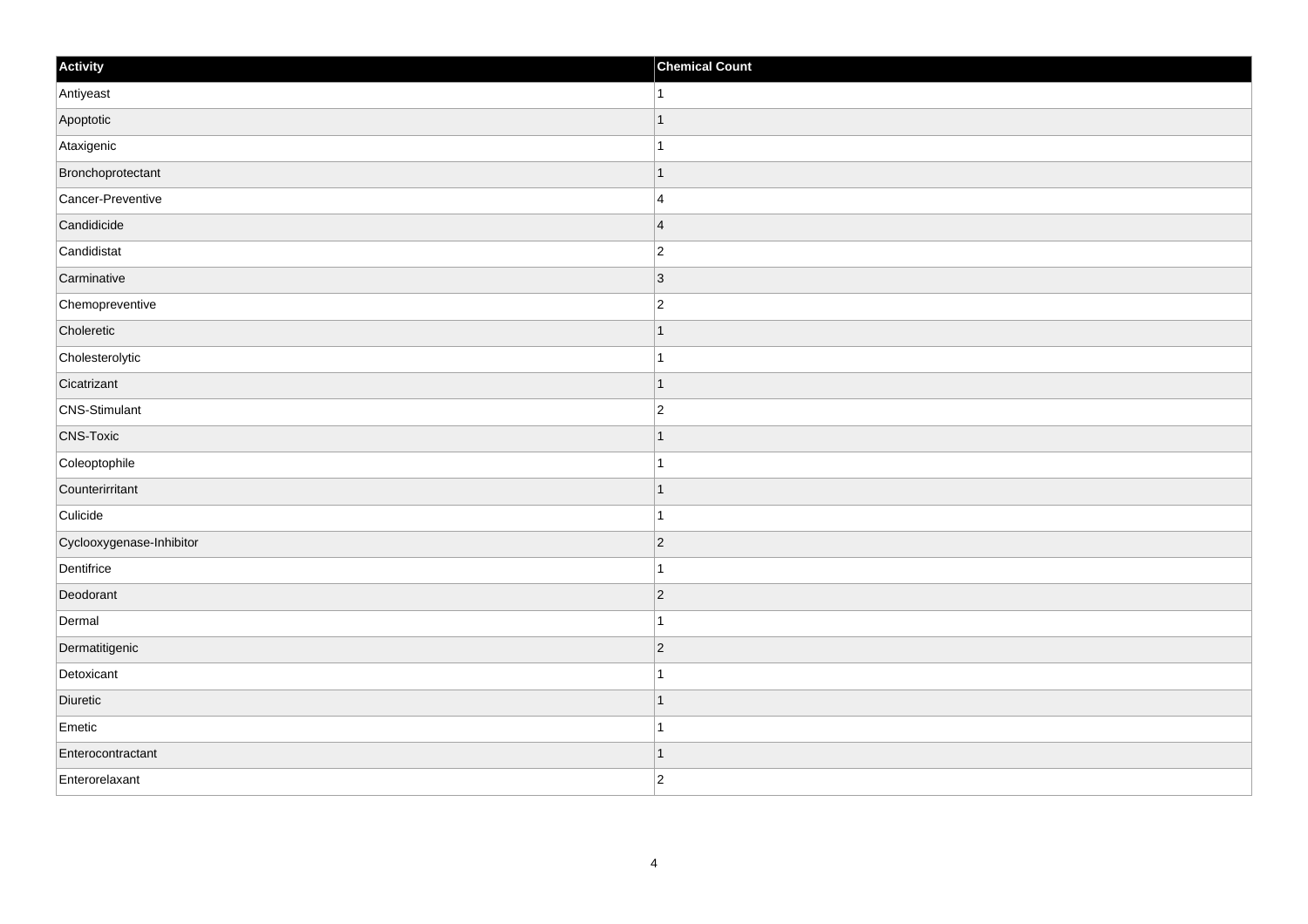| Activity                | <b>Chemical Count</b>    |
|-------------------------|--------------------------|
| Enterotoxic             | $\vert$ 1                |
| Expectorant             | $6\overline{6}$          |
| FLavor                  | 18                       |
| Fungicide               | $\bf 8$                  |
| Fungiphilic             | -1                       |
| Fungistat               | $\overline{c}$           |
| Gastroirritant          | $\vert$ 1                |
| Gram(+)icide            | $\overline{1}$           |
| Gram(-)icide            | f.                       |
| GST-Inducer             |                          |
| Hepatoprotective        | -1                       |
| Herbicide               | $\overline{5}$           |
| Histaminic              | 1                        |
| Hypocholesterolemic?    | 1                        |
| Hypothermic             | $\overline{\phantom{a}}$ |
| Immunomodulator         | 1                        |
| Inhalant                | 1                        |
| Insect-Repellent        | -1                       |
| Insecticide             | $6\phantom{a}$           |
| Insectifuge             | 15                       |
| Insectiphile            | $\vert$ 2                |
| Interleukin-6-Inhibitor | $\overline{c}$           |
| Irritant                | 11                       |
| Larvicide               | 1                        |
| Laxative                | $\vert$ 2                |
| Lipolytic               |                          |
| Molluscicide            | ∣ 1                      |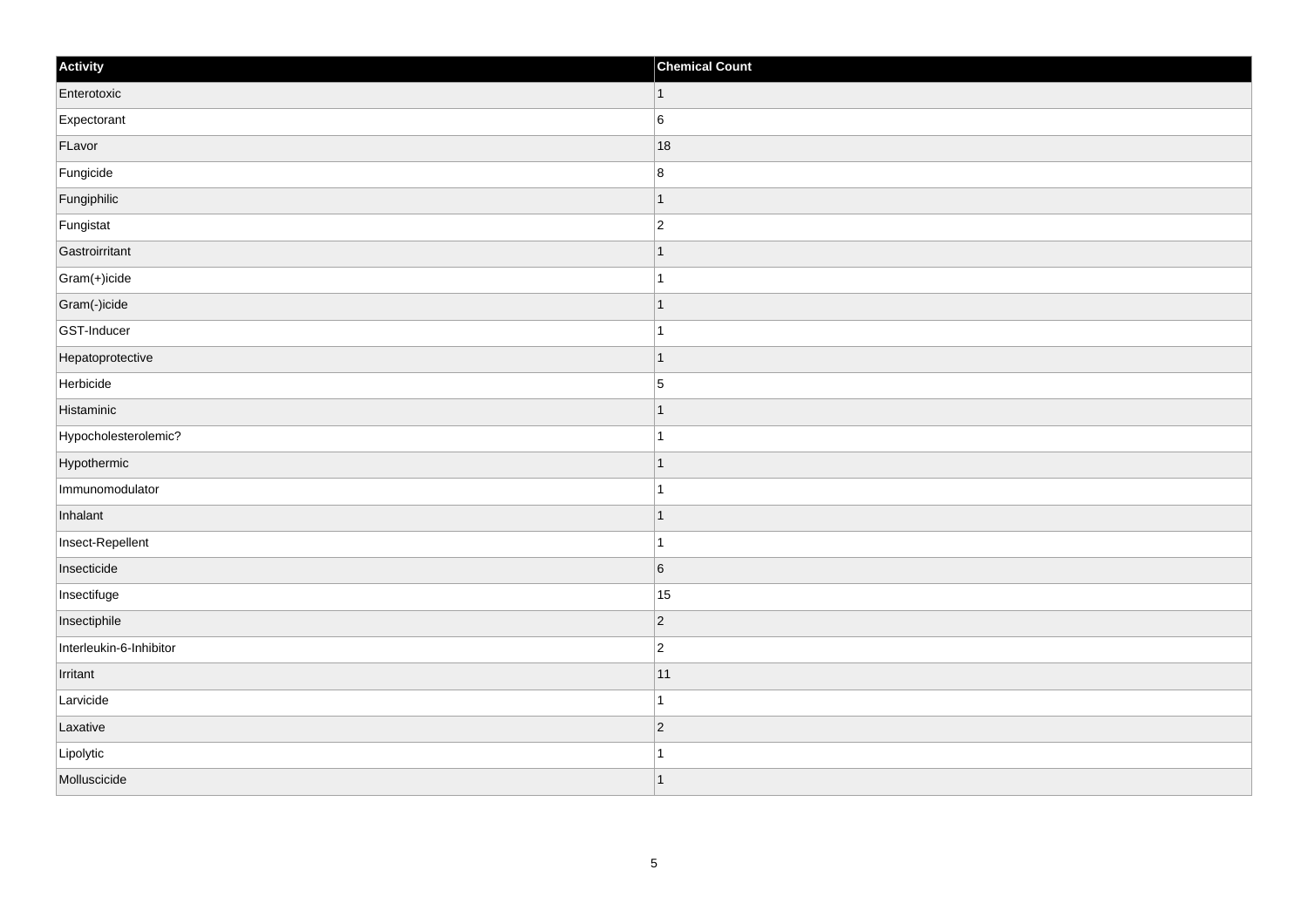| Activity                          | <b>Chemical Count</b> |
|-----------------------------------|-----------------------|
| Mosquitofuge                      | $\vert$ 1             |
| Motor-Depressant                  | $ 2\rangle$           |
| Myorelaxant                       | 5                     |
| Nematicide                        | $6\overline{6}$       |
| NO-Genic                          | $\mathbf{1}$          |
| Ornithine-Decarboxylase-Inhibitor | $\mathbf{1}$          |
| Ozone-Scavenger                   | $\mathbf{1}$          |
| P450-2B1-Inhibitor                | 3                     |
| P450-Inducer                      | $\mathbf{1}$          |
| Perfumery                         | 14                    |
| Peristaltic                       | $\mathbf{1}$          |
| Pesticide                         | 19                    |
| Photosensitizer                   | $\mathbf{1}$          |
| Prostaglandin-Inhibitor           | $\vert$ 1             |
| Sedative                          | 8                     |
| Spasmogenic                       | $\vert$ 4             |
| Sprout-Inhibitor                  | $\mathbf{1}$          |
| Stomachic                         | $\vert$ 1             |
| Termiticide                       | $\vert$ 1             |
| Tracheorelaxant                   | $ 2\rangle$           |
| Tranquilizer                      | $ 2\rangle$           |
| Transdermal                       | $\vert 4 \vert$       |
| Trichomonicide                    | 4                     |
| Urinary-Antiseptic                | $\vert$ 1             |
| Varroacide                        | $\mathbf{1}$          |
| Vermicide                         | $\vert$ 2             |
| Vermifuge                         | $\vert$ 1             |